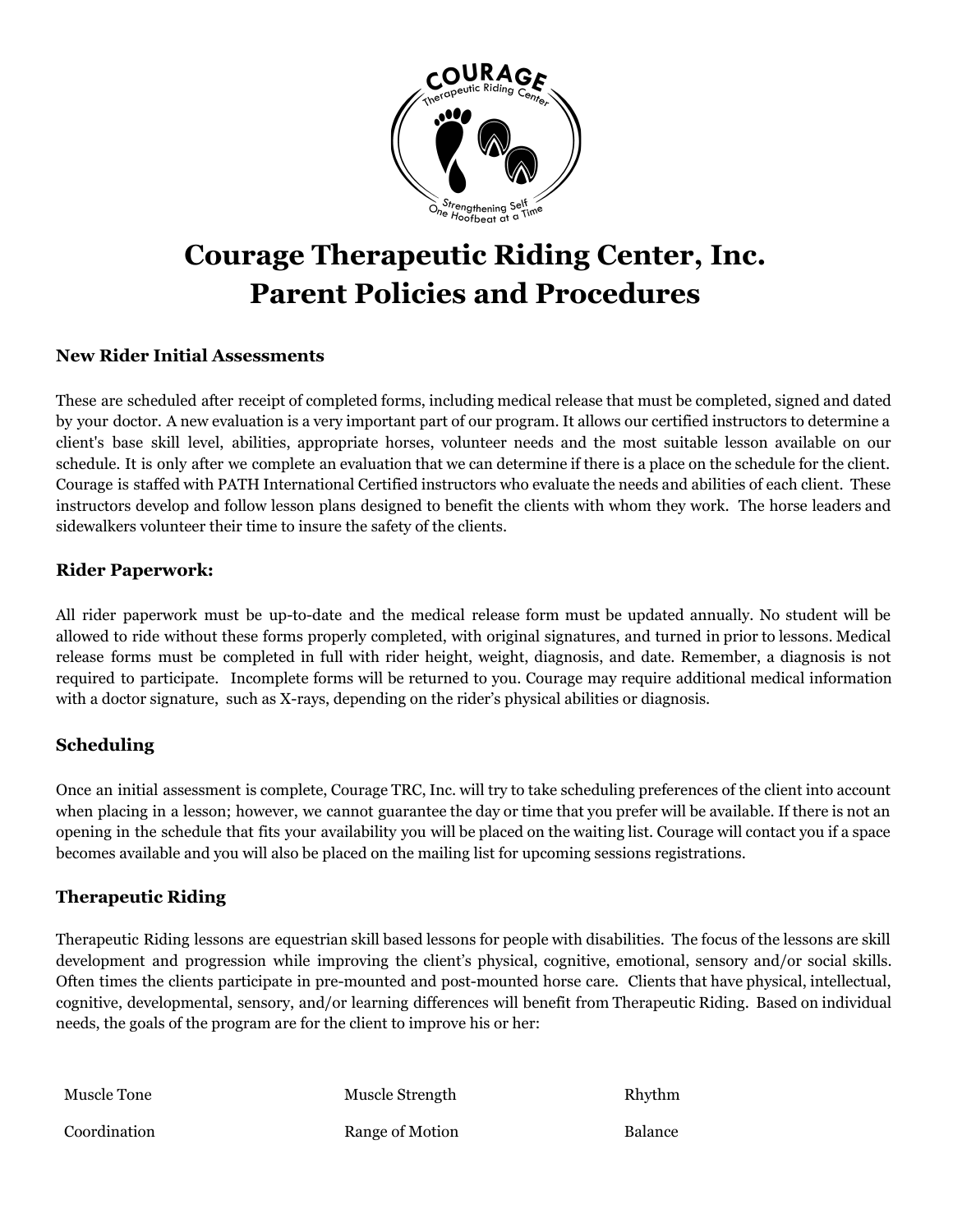| <b>Spatial Organization</b> | Social Skills         | <b>Sensory Awareness</b> |
|-----------------------------|-----------------------|--------------------------|
| Reasoning                   | Confidence            | Empathy                  |
| Pride                       | <b>Attention Span</b> | Flexibility              |
| Sequencing                  | Patience              | Judgment                 |

AND develop some of the following horsemanship skills:

| Transitions            | <b>Sitting Trot</b>   | Arena Figures             |
|------------------------|-----------------------|---------------------------|
| <b>Trail Obstacles</b> | <b>Horse Handling</b> | Ground Skills             |
| Stable Management      | Posting Trot          | <b>Two Point Position</b> |
| <b>Ground Poles</b>    | Horse Husbandry       |                           |

# **Equine Assisted Learning and Activities**

Equine Assisted Learning (EAL) or Equine Assisted Activities (EAA) rarely involves mounted work. These sessions are generally groundwork and/or observational learning. Natural horsemanship and basic horsemanship skills may be included. The parallels between the lessons learned in the arena and life outside the barn are infinite. Using these lessons as a metaphor allows individuals to better understand and process the world around them based on the unbiased opinions of the horse. Individuals struggling with social developments may find it easier to perceive abstract concepts with the horse rather than people (ex. Self-care, empathy, communication, boundaries, etc). Working with the horses indirectly teaches individuals how to apply the same skills in their personal relationships. This sets a foundation for better opportunities in their future endeavors.

# **BILLING AND PAYMENT POLICY**

New Client Initial Assessment Fee: There is a non-refundable lesson fee of \$75 required at the time of your new rider evaluation.

Payment is due before the riding lesson begins. It is preferable that lessons be paid upfront for the entire month. Bimonthly payments are acceptable upon request.

## **Scholarships and Financial Aid Services:**

Financial aid may be available in the form of full or partial scholarships to those who may have difficulty paying for their riding lessons. An application must be completed prior to the first scheduled riding session. If there are no funds available for scholarships, you will be put on a waiting list and notified at the first availability.

Contact the Director of Operations for questions regarding scholarships/reduced rates. Lexie Kerr

lexie@reinsoftheozarks.org.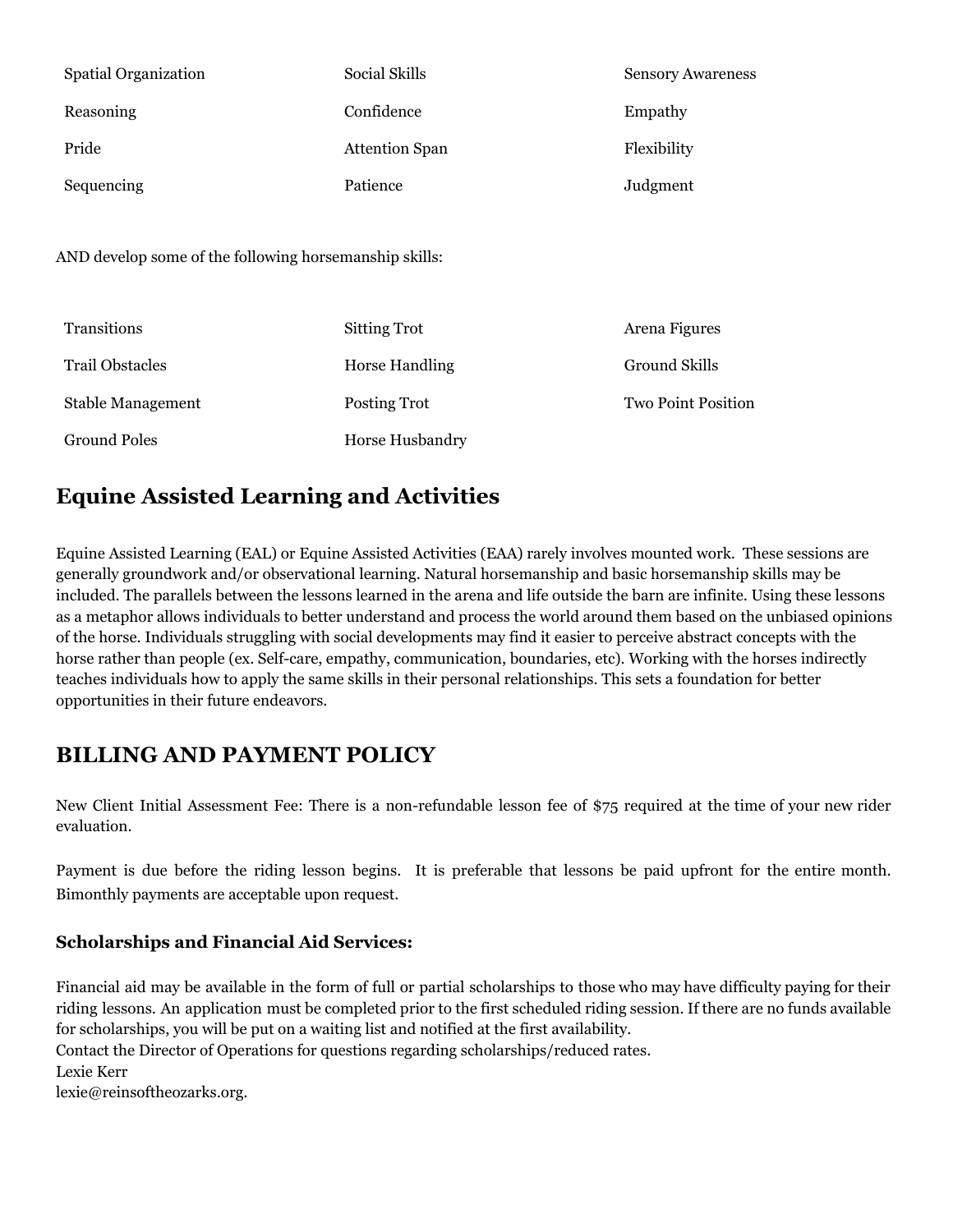### **Attendance:**

Parents need to contact our office as soon as possible if they need to cancel their lesson. Any absence that Courage is not notified about 24 hours prior to the lesson will be considered unexcused. Any participant having three unexcused absences will be removed from the schedule and their time slot will be replaced with another qualifying participant. The participant will then be placed on the waiting list and may resume activities when there is an opening in the schedule.

# **Courage TRC, Inc. No-Show and Cancellation Policy**

1) Please arrive on time or a few minutes early for your scheduled lesson time. The arena is reserved for your session and lesson times specifically. If you arrive 15 minutes late, you only have the arena for 45 minutes. If you over 20 minutes late, you are considered a no-show and volunteers and horses will be dismissed.

2) If you will be absent, please call or text your instructor as soon as possible. If you get a voicemail, PLEASE leave a message. By letting us know that you will be absent, we can avoid having the horse ready and waiting for you and prepare accordingly with volunteers.

3) Payment for the session is expected if you do not call ahead to cancel by the morning of the lesson. There will be NO refunds for lessons not cancelled by this time.

4) Please notify Courage as soon as possible in the event of illnesses requiring hospitalization or other unforeseen emergencies.

5) Clients who are receiving scholarships and have more than 1 no-show will be subject to forfeiting the scholarship and becoming ineligible for future scholarships.

> \*\*\*PLEASE don't be a "No-show, No-call"- this results in: Unnecessary tacking and untacking of our horses Inefficient use of staff and volunteers Excessive absences take up a time slot that could be used by another rider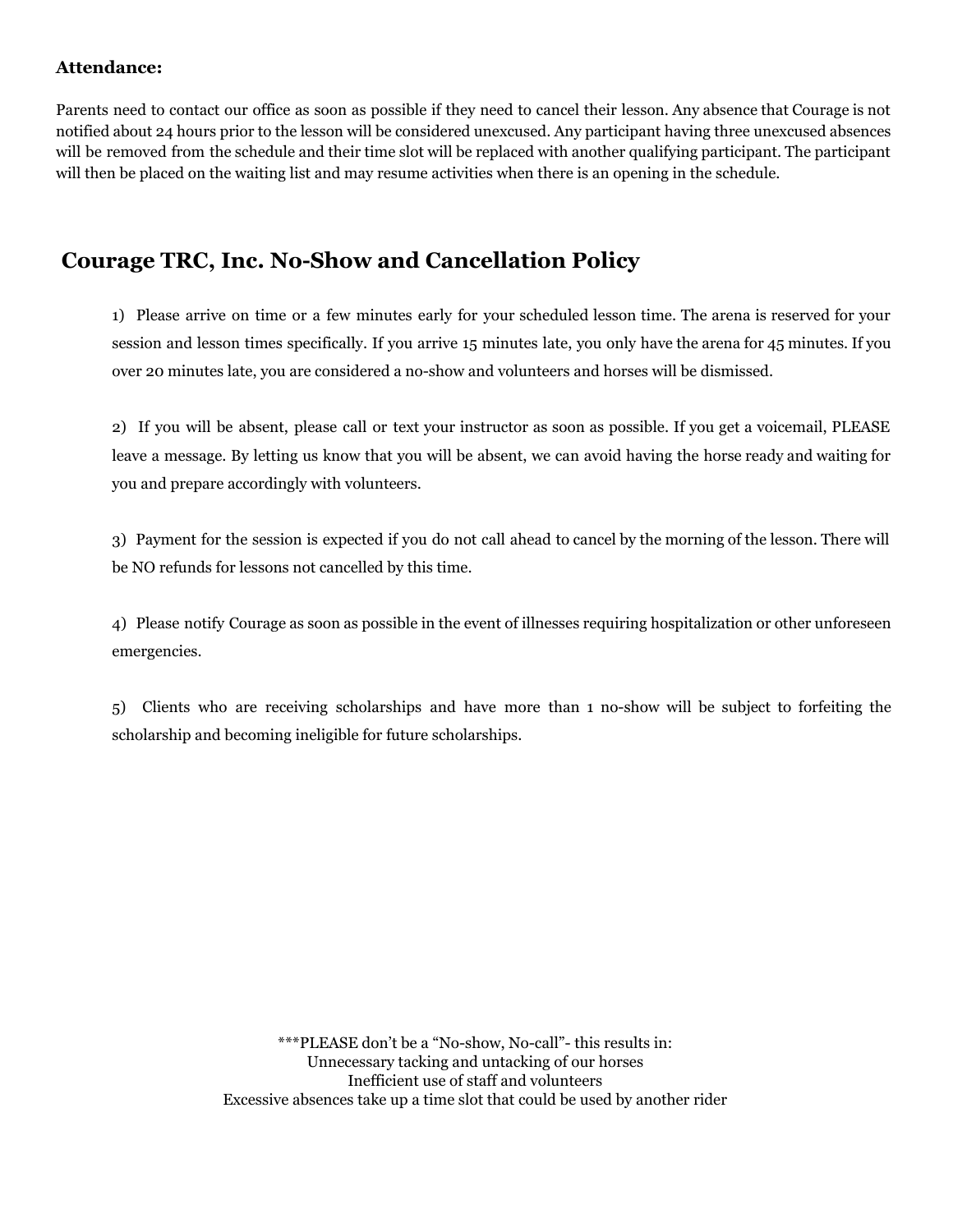# Safety Rules and Barn Policies

- 1. All students who are not considered responsible for themselves should not be left unattended at any time and must be accompanied by a parent or adult guardian until the student is escorted by the instructor or volunteer to their lesson.
- 2. A parent or adult guardian must be on site during the entire riding lesson for all riders under the age of 18. Depending on ability, instructors may ask parents of older riders to stay as well.
- 3. A parent or adult guardian must be present during the entire riding lesson for all non-verbal riders.
- 4. Courage reserves the right to extend the parental/guardian supervision policy to other riders as deemed necessary.
- 5. Clients and parents must wait in the designated waiting area. This will be discussed during the first visit.
- 6. During lessons, ONLY students and volunteers are allowed in the arena area parents are asked to leave the arena and remain in the visitor waiting area or outside.
- 7. A safety helmet must be worn while mounted during their lesson. Courage has ASTM/SEI approved riding helmets available for use in our office, or you may purchase your own at a local tack shop.
- 8. Riders, parents, visitors, volunteers and staff are REQUIRED to wear closed-toed shoes when in the barn and around the horses at all times. Individuals that arrive on property without the proper foot attire will not be allowed to work with the horses.
- 9. Remember this is Arkansas Riders should be properly hydrated and protected from the elements. Hats, gloves, jackets, etc. can be worn by the rider as long as they do not prevent lesson activities.
- 10. Do not hand feed our horses. If a rider wishes to bring treats, they may give them to the horse in a bucket at the instructor's discretion and will be done within the time constraints of the rider's lesson.
- 11. There are no personal pets allowed at Courage. Designated service animals only.
- 12. Any bleeding or open sores must be covered with a bandage.

### 13. Please be sure to advise the instructor of any medical changes such as recent seizures, illness, or **medication changes that may affect riding abilities.**

- 14. Please refrain from coaching or speaking with your child from the sidelines. It is important their focus remain on the instructor and assisting volunteers.
- 15. Please make sure that any visitors you bring (including siblings, other family and friends) are kept under your supervision. No climbing/sitting/standing on the fence, no shouting or loud voices, no running around the riding arena, barn or farm, etc.
- 16. Horses get scared of strange noises and sights. Children other than the student are welcome with adult supervision, but must stay out of the arena and barn area. Any visitors that are causing a safety hazard will be asked to leave the premises.
- 17. Our instructors are willing to answer any questions you have regarding you or your child's lessons. Please understand that they may not be available directly before or after the lesson, but can set up a day/time to address your thoughts.
- 18. All phones and other electronic devices on our premises must be put on silent. This is a distraction to our lessons and can potentially frighten the horses.